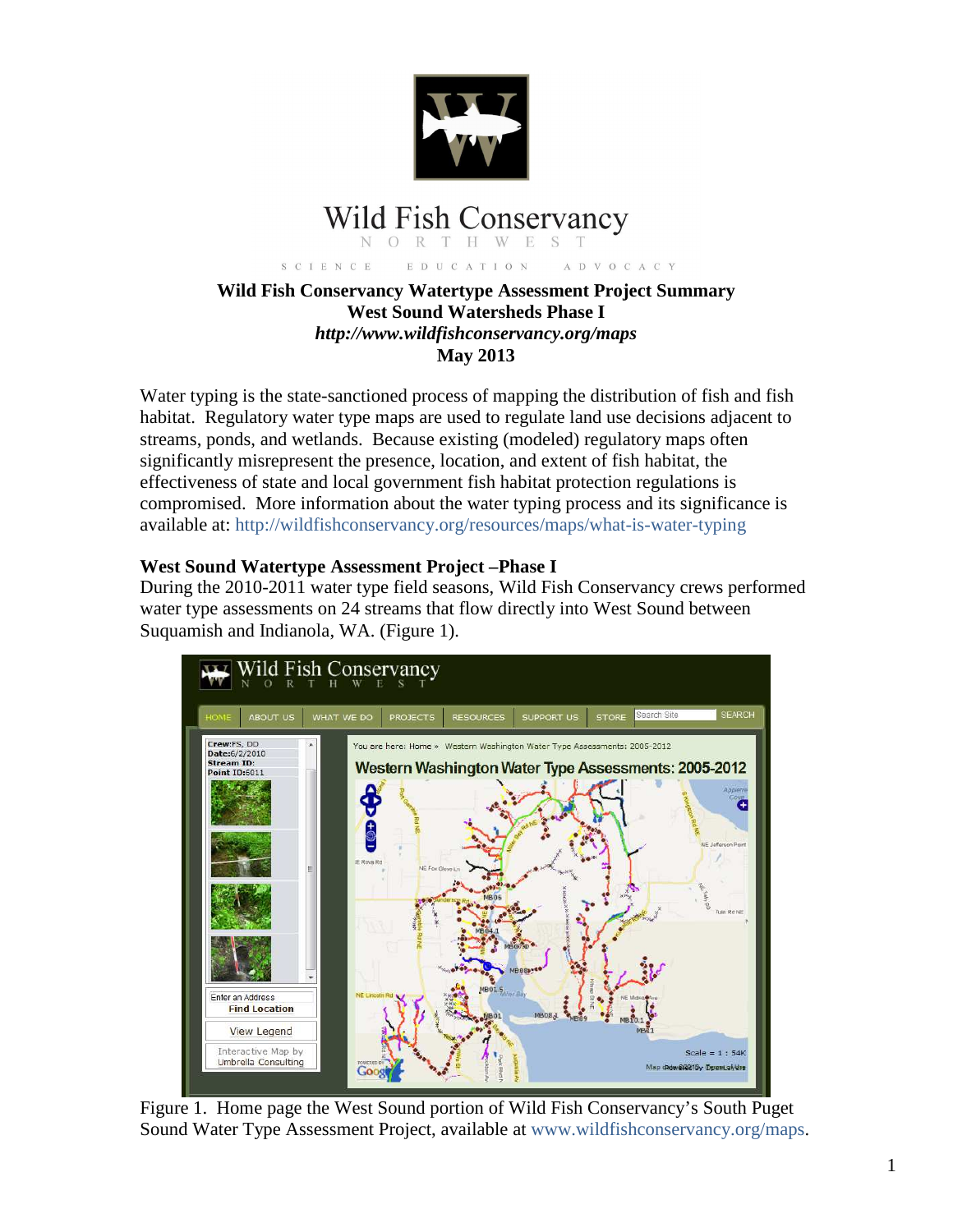This water type assessment encompassed 61 miles of streams draining into and adjacent to Miller Bay in N. Kitsap County (Figure 2). WFC conducted water type surveys using the protocols and definitions provided in WAC 222-16-031 and Section 13 of the Forest Practices Board Manual. WFC collected data only on properties where permission to do so was granted. During this phase of the project WFC requested permission from 983 property owners. Of these, 288 (30 percent) granted permission for the WFC staff to perform the survey on their property.

WFC documented stream channel location and characteristics, fauna, riparian condition, and restoration opportunities via GPS and photographs. Wetted width, bankfull width, channel gradient, and other data were recorded at each GPS point and are visible, with photographs, by clicking on the points in the interactive map. We present more than 1,050 photographs (with associated channel condition descriptions) on the interactive web-based GIS.

Fauna encountered during the surveys included cutthroat trout, possible rainbow trout, coho salmon, chum salmon, sculpin, brook lamprey, 3-spined stickleback, signal crayfish, red-legged frogs, western red-backed salamanders (Figure 3). Non-native species encountered included Pumpkinseed sunfish and bullfrogs. Habitat features and fauna were documented via GPS and photographs that are viewable in the interactive GIS.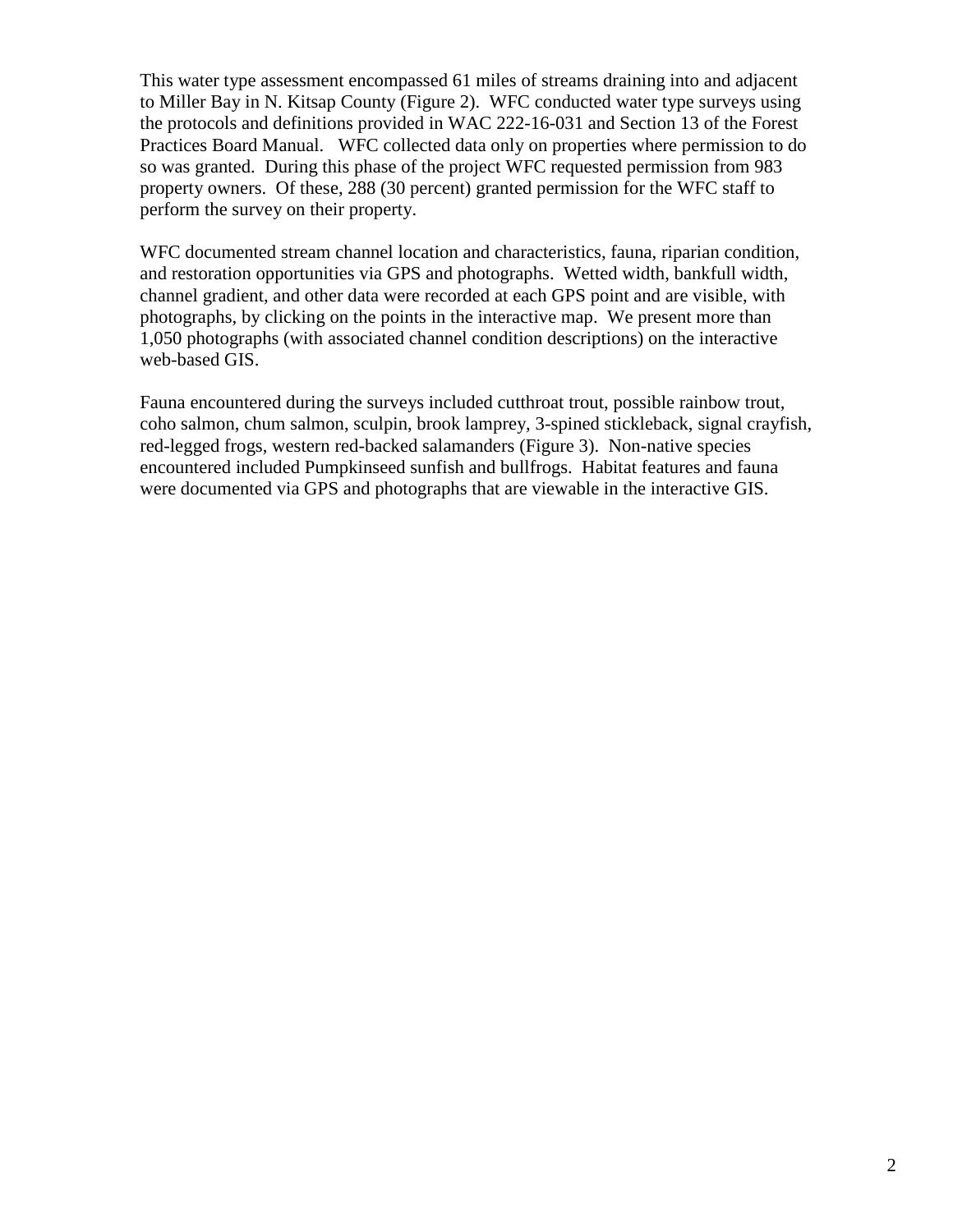

Figure 2. Geographic extent of WFC's West Sound Watersheds Assessment - Phase 1 in NE Kitsap County. The red dots represent the mouths of the surveyed basins.

As expected based on previous Wild Fish Conservancy water type assessments, significant discrepancies existed between the Washington Department of Natural Resources (WDNR) regulatory maps and what we found on the ground. For example, over the study area WDNR had identified 39 miles of streams. WFC found that 6.2 miles of those WDNR mapped channels did not exist, but that an additional 24.1 miles of stream channels did exist that were not on the official WDNR water type maps.

## **Restoration Opportunities**

During the course of the field surveys, Wild Fish Conservancy staff observed and documented habitat restoration and protection opportunities; these are presented in Appendix A. This prioritized list of opportunities was presented to the West Sound Watersheds Technical Advisory Group at a Lead Entity meeting during winter 2013; WFC is coordinating with potential project sponsors to develop restoration and protection projects based on these observations. Initial WFC prioritization of the projects was based on the area and quality of habitat affected, and the number and ESA-status of species likely to be impacted. Discussion with the Lead Entity Technical Advisory Group led to the final prioritization (Appendix A) and included consideration of benefit (high priority habitat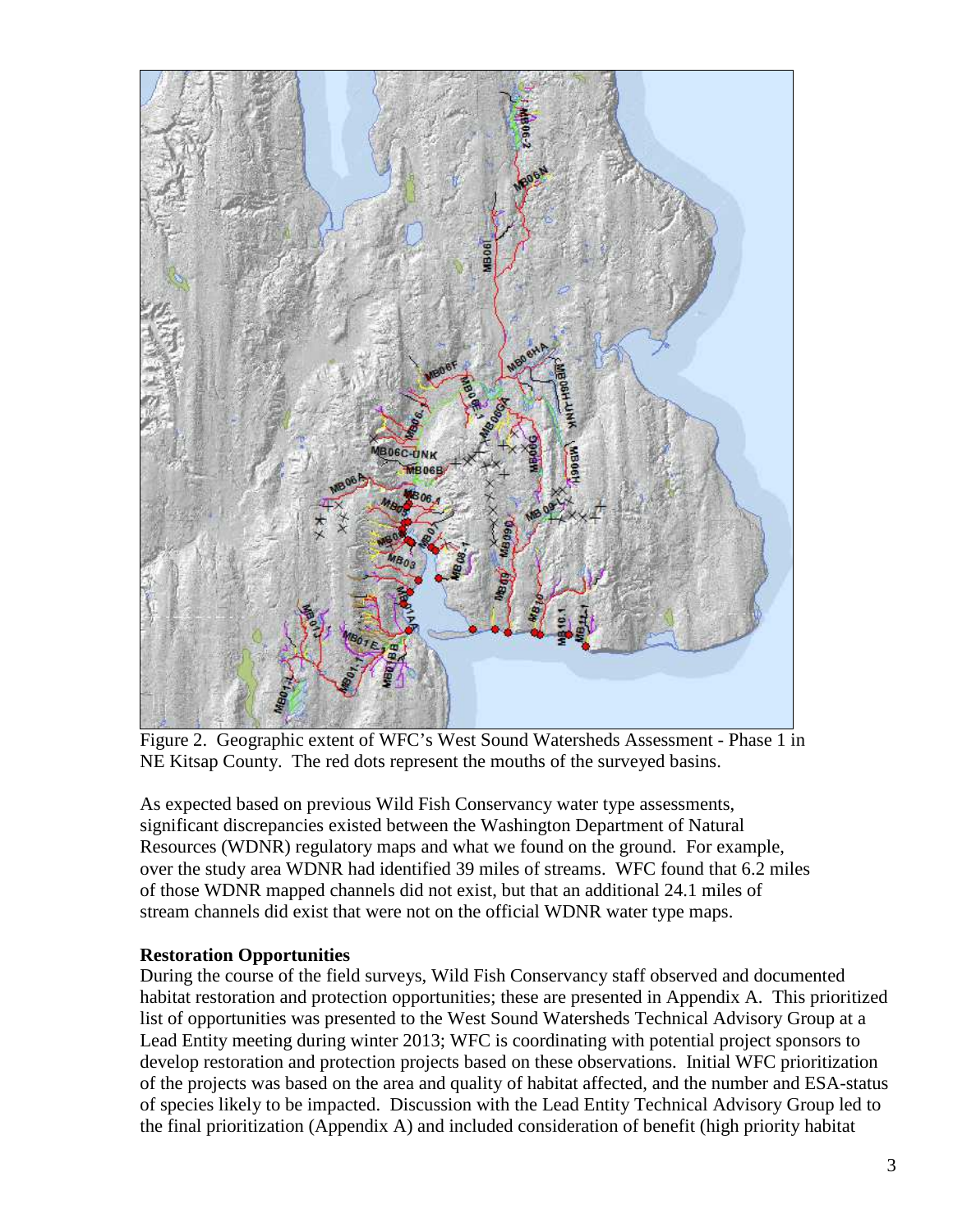features or processes, high priority geographic area, species affected, life history stage affected, reasonable cost per gain) and certainty (project is consistent with scientific methods, appropriate sequencing, addresses a high potential threat, and likelihood of willing landowners).



Figure 3. Juvenile coho salmon captured in Cowling Creek downstream from several barrier culverts.

The West Sound Watertype Assessment is described on Wild Fish Conservancy's web site at: http://wildfishconservancy.org/projects/west-sound-watertype-assessment In 2010, WFC presented assessment preliminary findings and implications at the Friends of Miller Bay annual meeting – that presentation is on WFC's web site at: http://wildfishconservancy.org/what-we-do/science/ecosystem-preservation/watertyping/west-sound-watersheds-water-type-assessment-presentation/view

WFC's Water Type Assessment project is ongoing; in 2013 Wild Fish Conservancy crews will be performing field surveys in additional Puget Sound drainages in Kitsap County (WRIA 15), the Chehalis Basin (WRIA 22-23), and other regions of the state.

Funding for this project was provided by the Salmon Recovery Funding Board and Kitsap County. Wild Fish Conservancy would also like to acknowledge the support and assistance provided to this project by the West Sound Lead Entity process, including but not limited to the Suquamish Tribe, Kitsap County, and WDFW.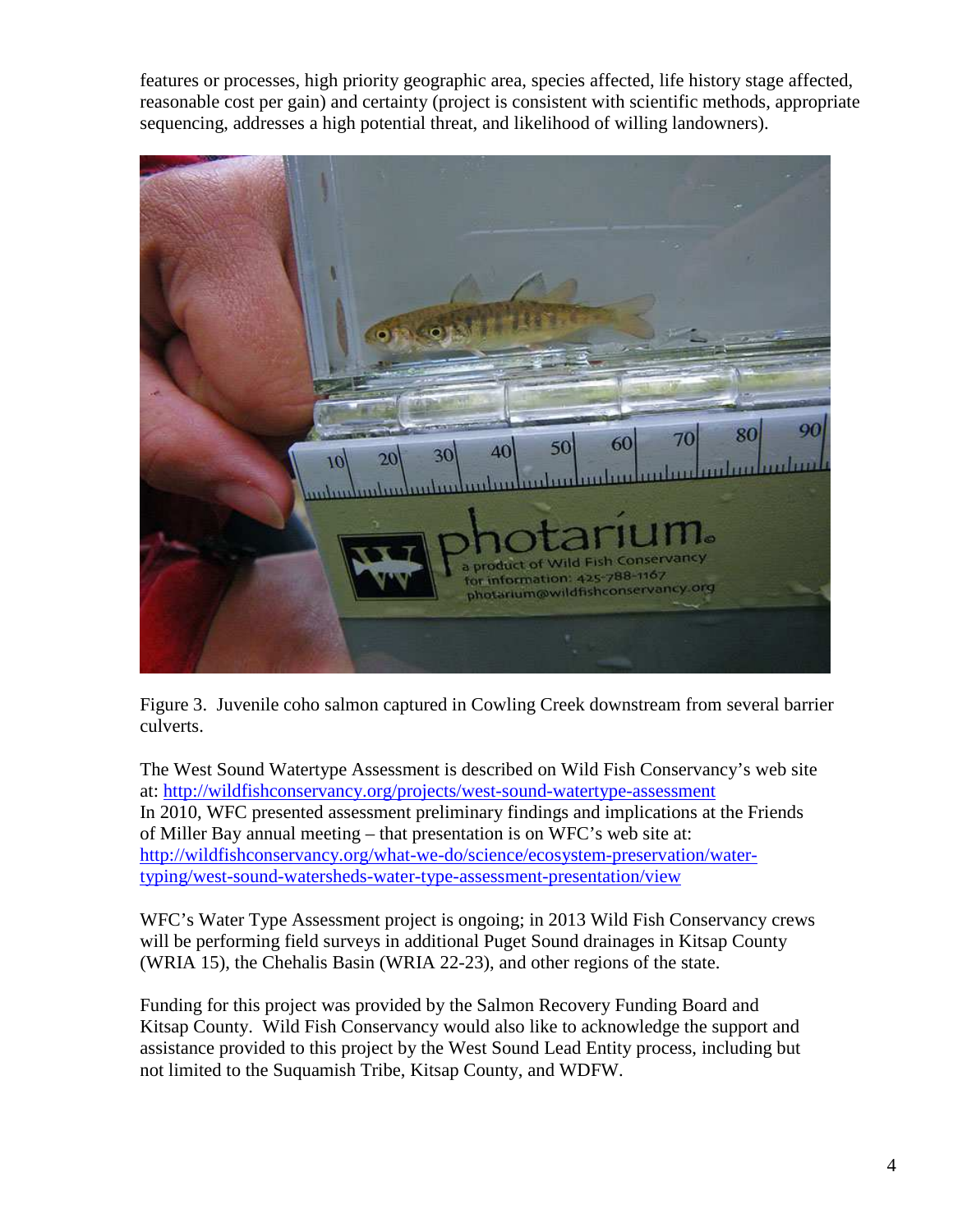| Project ID | Priority | Stream           | <b>GPS point</b>   | problem/opportunity                                                                                                      | potential solution                                                                       | нил А. Кезеоганон ана гтойссион Оррогиянисэ обэсгүси аагнід этгэлэгчий отаасгерс Азэсээнсигттөрст –гнаж т<br>comments                                                                                                                                                                                                                                                                                                                                                                        |
|------------|----------|------------------|--------------------|--------------------------------------------------------------------------------------------------------------------------|------------------------------------------------------------------------------------------|----------------------------------------------------------------------------------------------------------------------------------------------------------------------------------------------------------------------------------------------------------------------------------------------------------------------------------------------------------------------------------------------------------------------------------------------------------------------------------------------|
|            |          |                  |                    |                                                                                                                          |                                                                                          | This point has a control structure and holding ponds used by the Suquamish tribe to rear                                                                                                                                                                                                                                                                                                                                                                                                     |
| Α          | high     | MB01             | wpt 517            | Dam and control structure<br>for Chum Salmon rearing<br>ponds                                                            | Improve fish passage<br>past hatchery facility at<br>Cowling Cr preserve                 | Chum Salmon. Improving fish passage through this facility would open up prime habitat<br>to one of the largest basins in Miller Bay and would benefit Chum, Coho, Steelhead and<br>Cutthroat Trout.                                                                                                                                                                                                                                                                                          |
| В          | high     | <b>MB01</b>      | wpt 563            | Barrier culvert with ~3ft<br>outfall on Columbia St NE                                                                   | Restore fish passage<br>through the culvert                                              | This culvert is a significant barrier to fish passage. The upstream habitat is forest land<br>and wetlands that would provide ideal anadromous rearing habitat to Chum, Coho,<br>Steelhead and Cutthroat Trout.                                                                                                                                                                                                                                                                              |
| C          | high     | MB01A            | wpt 500            | Trail crossing and weir<br>that is a partial barrier to<br>fish passage.                                                 | Remove the weir and<br>repair the channel                                                | This weir is at a trail crossing in the Cowling Cr Natural Preserve. It appears to be a<br>diversion for a water supply and is no longer in use. This easy fix would improve<br>anadromous fish pasage for Chum, Coho, Steelhead and Cutthroat Trout.                                                                                                                                                                                                                                        |
| D          | high     | MB10             | man 016            | Old check dam and ruins<br>of a water supply and<br>partial barrier culvert<br>crossing on NE Shore<br>Drive             | dam and repair the<br>culvert to improve fish<br>passage.                                | Remove ruins and check This crossing on MB10 (Indianola Cr) is a partial barrier. On site is a check dam and the<br>ruins to a water supply (~30ft downstream of the outlet) that is no longer in use and is a<br>barrier to fish passage. Restoring passage through this site would open up several<br>thousand feet of andromous fish habitat to Chum, Coho, Steelhead and Cutthroat Trout.                                                                                                |
| E          | high     | MB06A            | Wpt<br>063,064,065 | Two barrier dams and an Improve and restore fish<br>abandoned road crossing.                                             | passage to upper valley                                                                  | This site has two stock pond dams, a driveway, and abandoned road culvert. Wpt 063<br>and 064 are dams and wpt 065 is a back to back driveway and abandoned road. Great<br>rearing and upstream habitat if the stream were reopened - a three in one project.                                                                                                                                                                                                                                |
| F          | med      | MB06D.1          | man 023            | Partial barrier culvert and<br>deforested riparian<br>corridor                                                           | replace and repair the<br>culvert and riparian<br>corridor                               | This crossing is a private access road at A & L Topsoil. The channel $\sim$ 50ft downstream of<br>the culvert disperses into a peat bog wetland. The channel is bordered with piles of bark<br>and dirt. The wetland was mined for peat moss in the past and there is an open water<br>pond >1 acre within the wetland and floodplain of Grovers Cr. Upstream the channel<br>drains Pope lands in a natural forested ravine.                                                                 |
| G          | med      | <b>MB02</b>      | man 001            | Two barrier culverts and a<br>dam that are back to back,<br>all are total barriers to fish<br>passage                    | Repair barrier culverts<br>passage and make<br>improvements to the<br>riparian corridor. | This property has three of six fish passage barriers up to and including Miller Bay Road.<br>and dam to improve fish On site there is a diversion, a private drive culvert, and a check dam that makes a small<br>reservoir that was used for irrigation. All three are total barriers to fish passage. The<br>land owner said he still has water rights but did not use the dam reservoir at the time of<br>the survey. There is more than 2000ft of fish habitat upstream of the barriers. |
| H          | med      | <b>MB02</b>      | wpt 216            | Culvert barrier                                                                                                          | Repair barrier culvert to<br>improve fish passage<br>to the riparian corridor.           | This culvert crossing is on a private drive access road and is the fourth of six man-made<br>and make improvements barriers on MB02 up to Miller Bay Road.                                                                                                                                                                                                                                                                                                                                   |
| H          | med      | MB <sub>02</sub> | wpt 222            | Private drive culvert with<br>a catch basin at the outlet remove old water supply<br>that was used as a water<br>supply. | Repair culvert and<br>catch basin to improve<br>fish passage.                            | This culvert is on a private drive, it is the fifth of six man-made barriers on MB02. This<br>culvert has a 2ft drop into a catch basin that was used as a water supply for irrigation in<br>the past but is no longer in use.                                                                                                                                                                                                                                                               |
| J          | med      | <b>MB02</b>      | wpt 223            | Culvert barrier                                                                                                          | Repair barrier culvert to<br>improve fish passage.                                       | This culvert crossing on Miller Bay Road is the upper most of six man-made barriers on<br>MB02 up to Miller Bay Road. Restoring MB02 would gain access to more than 2000ft of<br>andromous fish habitat in the Miller Bay basin.                                                                                                                                                                                                                                                             |
| К          | med      | MB07             | Wpt<br>118,119,120 | Three barrier dams and a<br>private drive road<br>crossing.                                                              |                                                                                          | These are three back to back landscape ponds and a private drive crossing. We did not<br>Improve and restore fish gain access to determine the upper extent of the channel but upstream of Indianola Rd<br>passage to upper valley the channel splits and has a good spring influence, with channels that meet criteria for F<br>stream type.                                                                                                                                                |

# **Appendix A. Restoration and Protection Opportunities observed during WFC's West Sound Watertype Assessment Project –Phase I**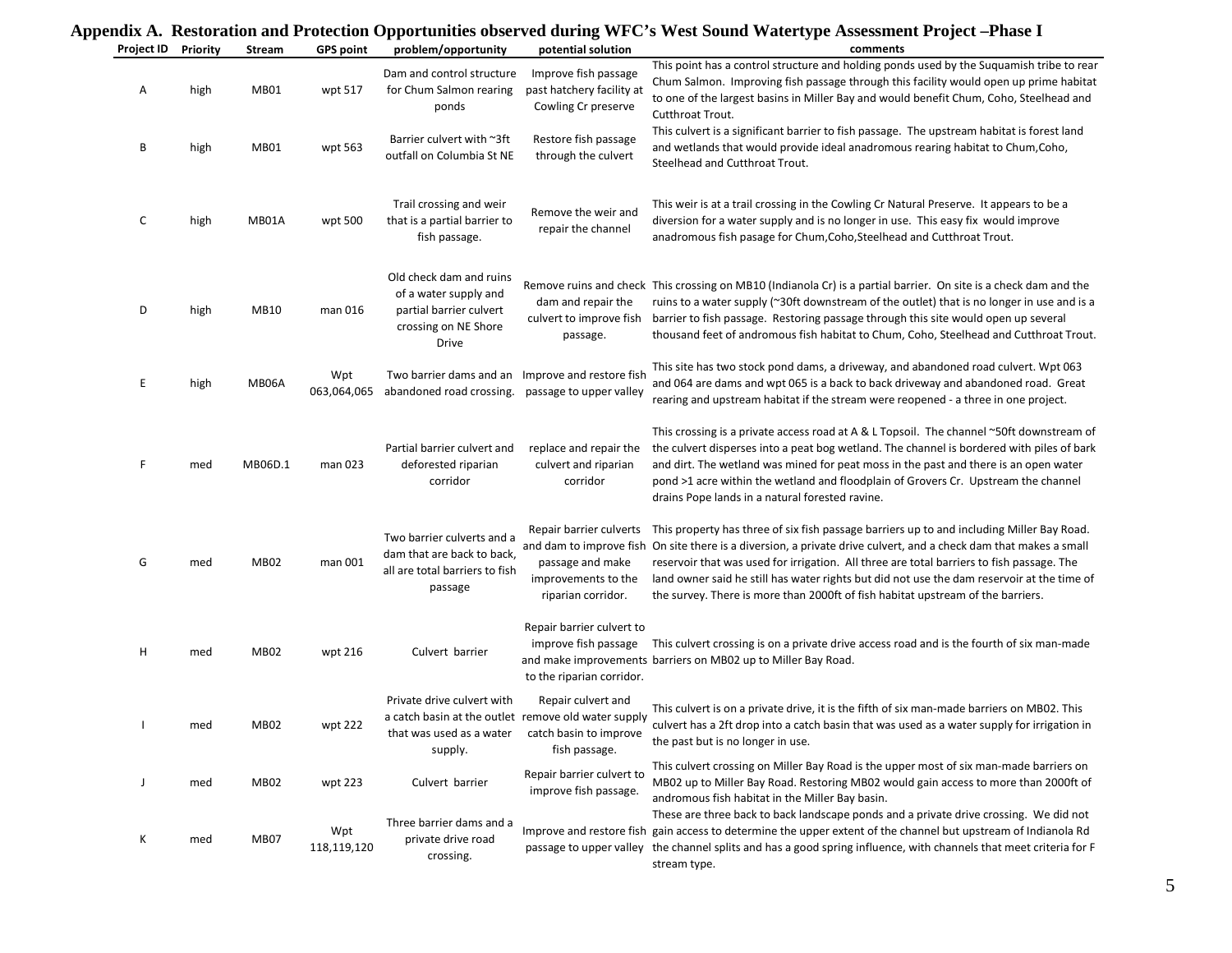

Map and photos for Project ID "A." The blue dot represents the project location. Additional details are available on the interactive map site at: www.wildfishconservancy.org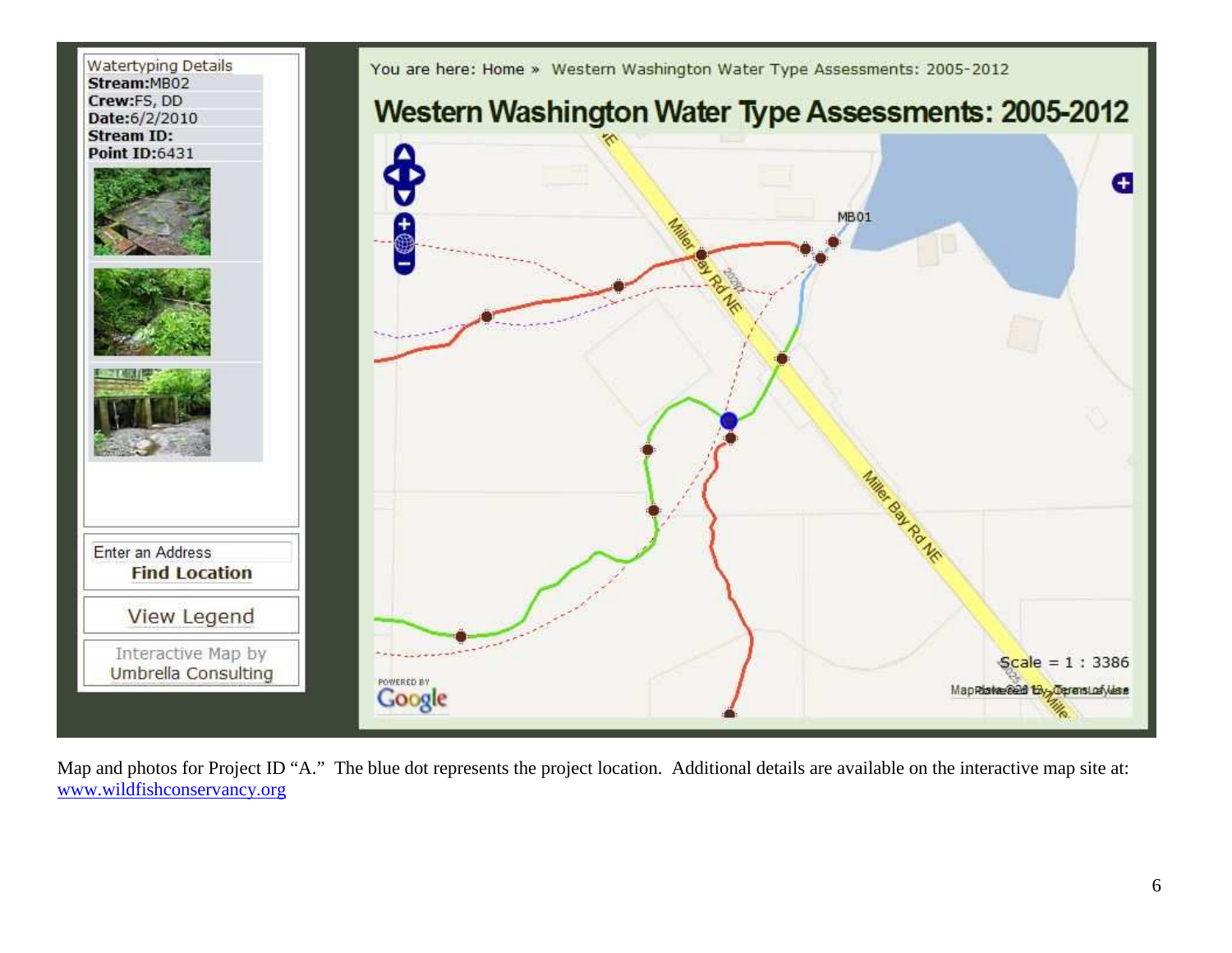

Map and photos for Project ID "B." The blue dot represents the project location. Additional details are available on the interactive map site at: www.wildfishconservancy.org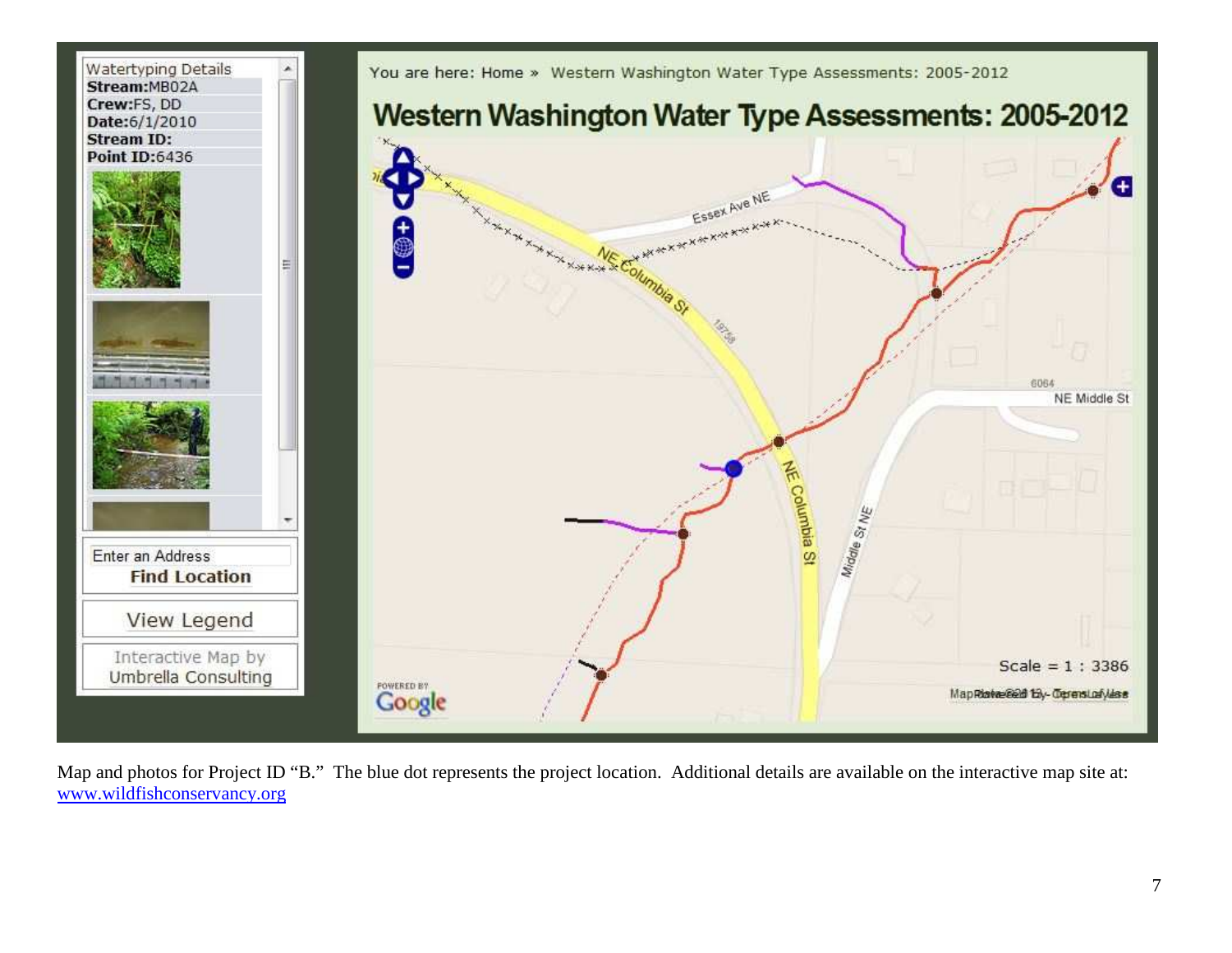

Map and photos for Project ID "C." The blue dot represents the project location. Additional details are available on the interactive map site at: www.wildfishconservancy.org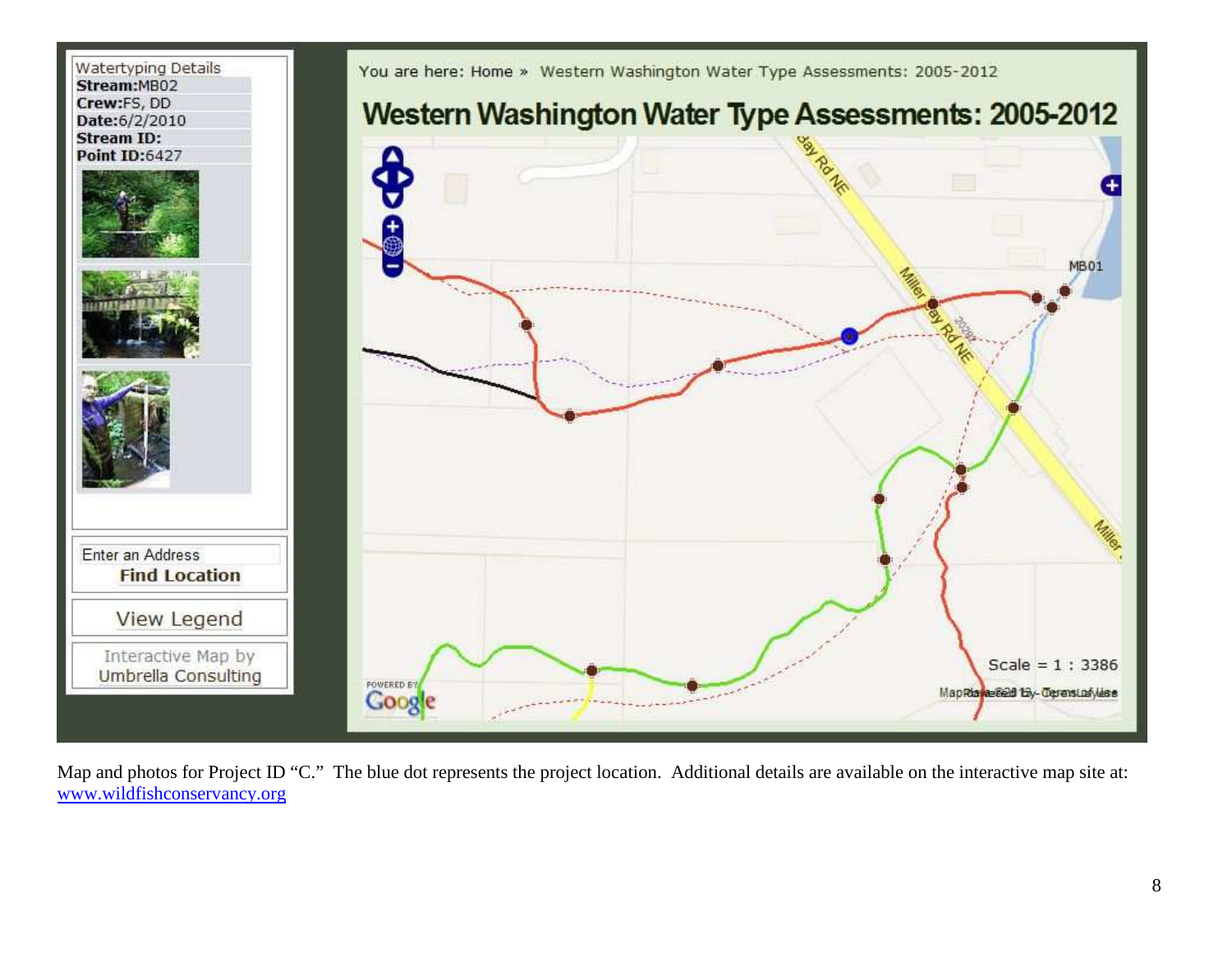

Map and photos for Project ID "D." The blue dot represents the project location. Additional details are available on the interactive map site at: www.wildfishconservancy.org